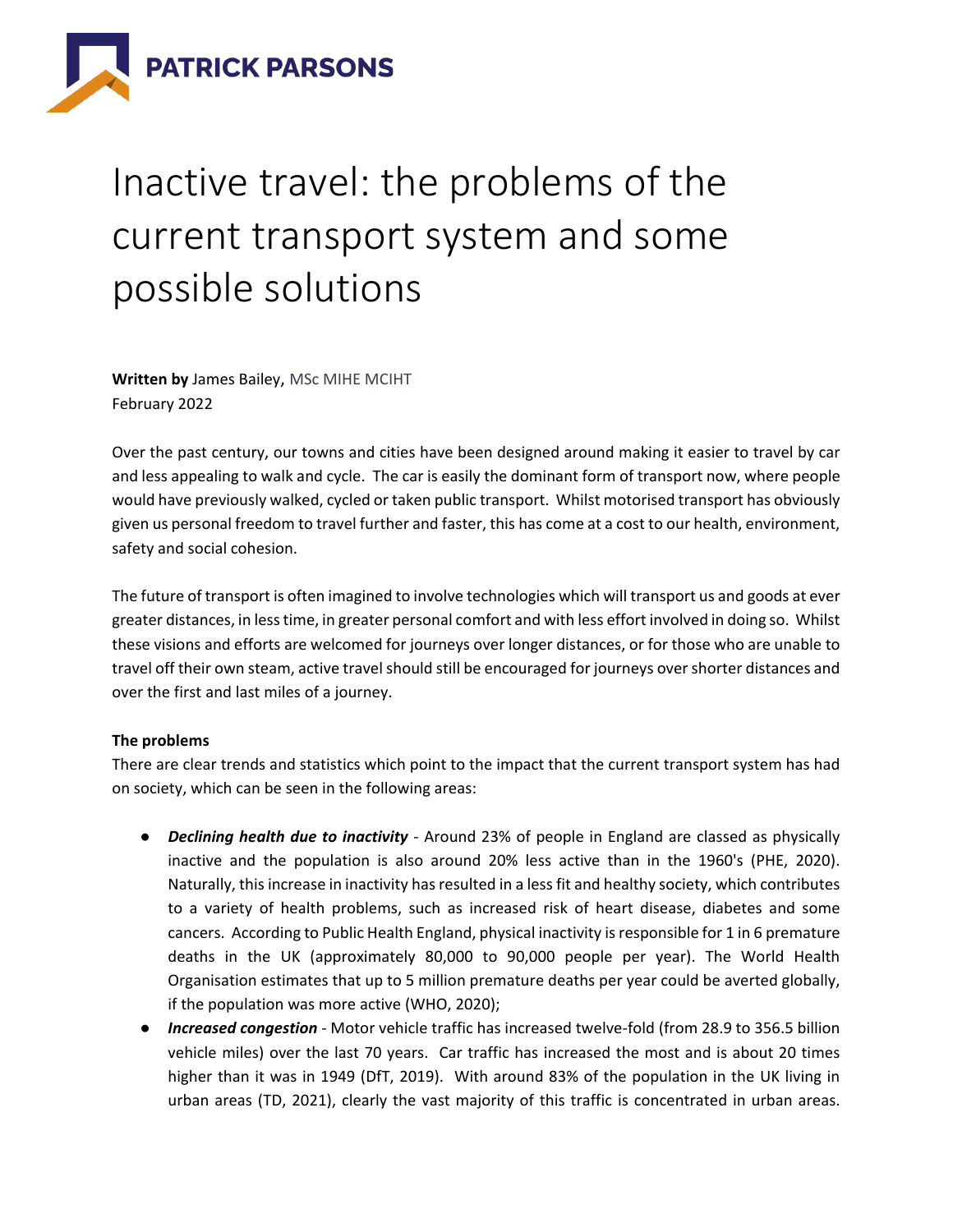

From 1949 to 2019 the population in Great Britain increased by 36.5% (from 48.96 to 66.84 million people). With an increase in motor traffic miles of 1134%, it's clear that an increase in population is not the primary factor;

- *Increased pollution* In 2019, 27% of the UK's Greenhouse Gas (GHG) emissions were from Transport, which is the largest emitting sector. 91% of these transport emissions came from road transport vehicles (BEIS, 2021). Whilst the Energy sector has reduced its contribution, transport, as a consequence, became the biggest polluting sector in 2016 (DfT, 2021);
- *Unacceptable road traffic accidents* Road traffic accident deaths and serious injuries have generally fallen over the past 20 to 50 years or so (DfT RRCGB, 2021). However, they are still at an unacceptable level, especially casualty rates for vulnerable road users. In 2020 (although admittedly skewed by the Covid pandemic), whilst car occupants accounted for the largest number of fatalities at 618 deaths (unsurprising, given that cars account for the vast majority trips), 346 pedestrians and 141 cyclists died in road traffic accidents in Great Britain (DfT RRCGB, 2021(2));
- *Reduced social cohesion and mental health benefits* Although less easy to quantify, there are clear mental health benefits to increasing active travel. Aside from the physical benefits of active travel, such as the immediate impact in terms of endorphins released and the long term benefits of feeling fitter and healthier, it gives people an opportunity to interact and be closer to their environment and the people in it.

## **The current situation (how do people currently travel and how far)**

According to the latest National Travel Survey, 25% of all trips are under 1 mile and 71% of trips are under 5 miles (NTS, 2021). As can be seen in **Figure 1** below, for journeys under 1 mile, the vast majority (82%) walk. However, around 15% take the car, despite this journey only taking around 20 minutes for the average person to walk. For journeys between 1 and 5 miles, the vast majority drive.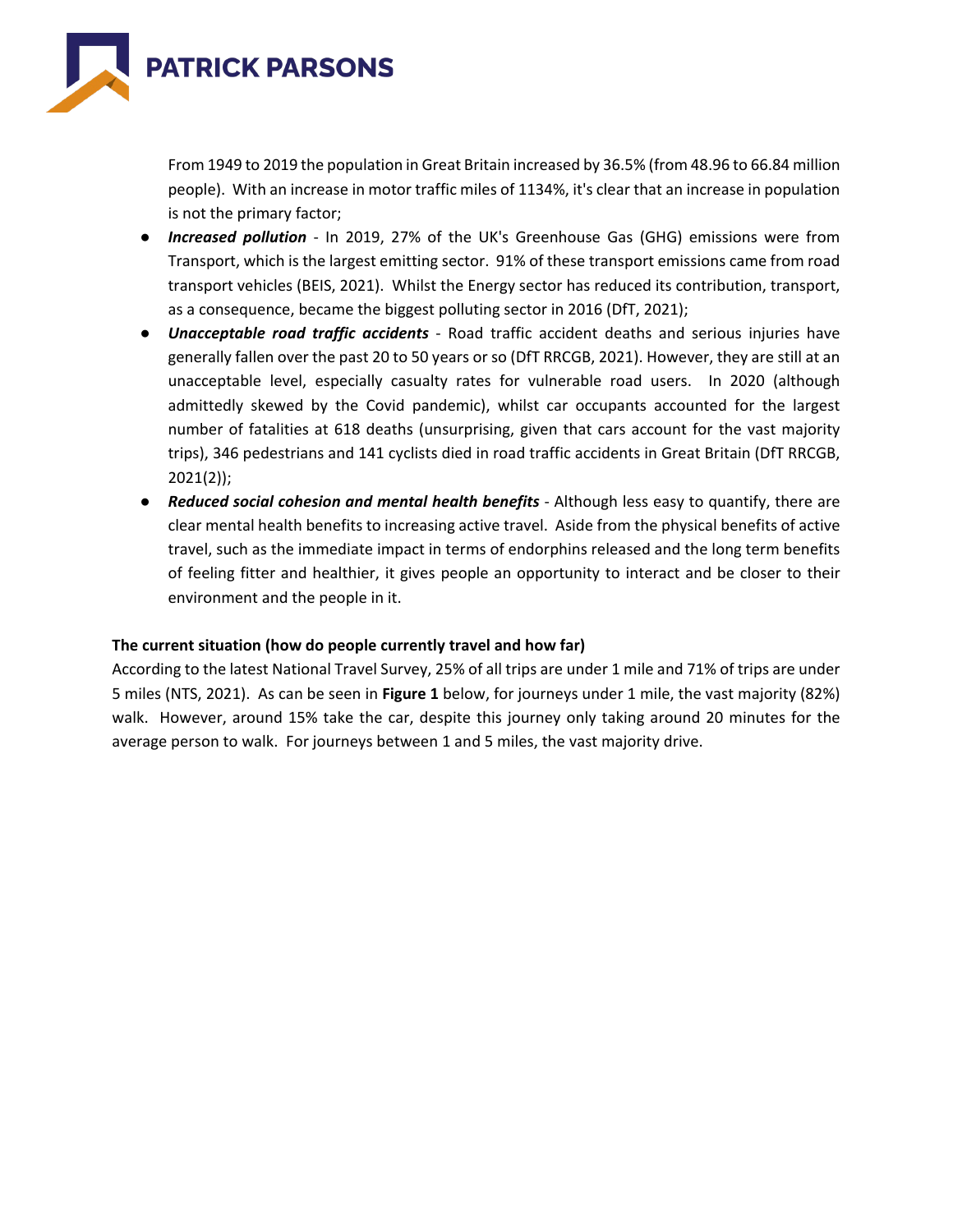





According to the NTS (2021), 59% of car trips are less than 5 miles. That's a distance which could be reached by bicycle, at a relatively slow cycling speed of 10-12mph, in 25-30 minutes. Many of these journeys will be much less than 5 miles of course.

## **Possible solutions**

If people were encouraged to integrate active travel into their daily routine, then it would certainly help to address the issues above. For some, a journey made entirely by active modes is impractical, due to distance or the volume of things they may have to carry. However, for most people, whether they're travelling for work, school, shopping, or leisure, all or part of their journey could be undertaken by active modes.

It's the short journeys (under 5 miles) which we need to focus on, by giving people real options and encouragement to incorporate active travel into their day-to-day journeys. Some options may include:

- *Turning towns and local streets into places for people -* e.g. by implementing 20mph speed limits, reducing on-street parking, installing street trees and planters, to create natural traffic calming, and creating shared, or traffic-free spaces to give priority to more vulnerable road users;
- *Providing better facilities for active travel at all transport hubs -* e.g. by providing better accessibility for disabled users, providing e-bike and e-scooter hire at town center stations and bicycle / e-scooter only train carriageways on busy routes;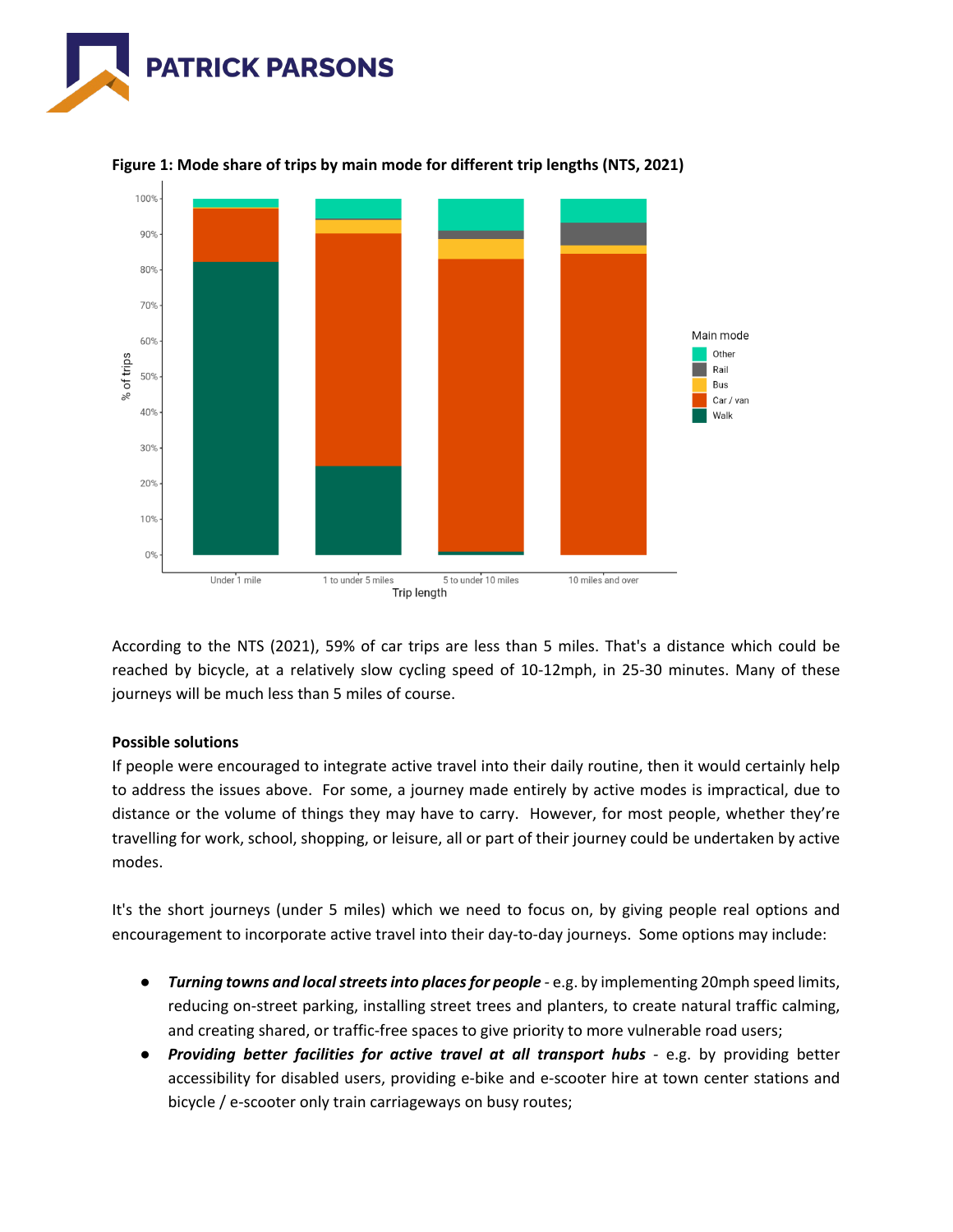

- *Promoting the use of all new and emerging micro-mobility solutions* this includes e-bikes and e-scooters, which offer real potential alternatives for short to medium distance journeys, particularly for those who are not currently active, but would like to be;
- *Providing traffic-free, or segregated routes between neighboring towns -* most cycle routes in the UK are inconsistent, disjointed and poorly maintained. To coincide with the anticipated boom in e-bikes and other micro-mobility solutions, there should be investment in these 'inter-urban cycleways' on a scale similar to the building of the railways during the Victorian era;
- *Suggested Car-free zones around Schools, along with demonstrating the benefits of active travel to School children -* if active travel is going to be a major part of the future of transport, then we have to encourage children now to take it up on a daily basis;
- *National 'Active Travel / Car-free Day'* this could be on a monthly basis to begin with and then weekly, on a weekend day if this is easier for people initially and gets them thinking about what's achievable;
- *A change of culture, where walking or cycling is considered as a form of transport -* for most people walking, running or cycling is considered a form of sport or leisure only. This is partly due to the way the exercise and sport industry has framed these activities over the past 50 to 70 years, in unison with motor vehicles (in combination with urban planning policy) replacing them as viable alternatives. In order to change this view, the benefits of integrating these active modes into people's daily routines has to be promoted.

As stated at the beginning, whilst investment in technologies to allow people to travel further and faster over longer distances is admirable, the benefits of active travel for short to medium distance journeys has to be recognised. With good investment in joined up active travel infrastructure and campaigns to encourage it, the health and environmental benefits particularly would be enormous. What's more, the investment required to install a fit for purpose foot or cycle path, for example, would be far less than the equivalent length of road or railway.